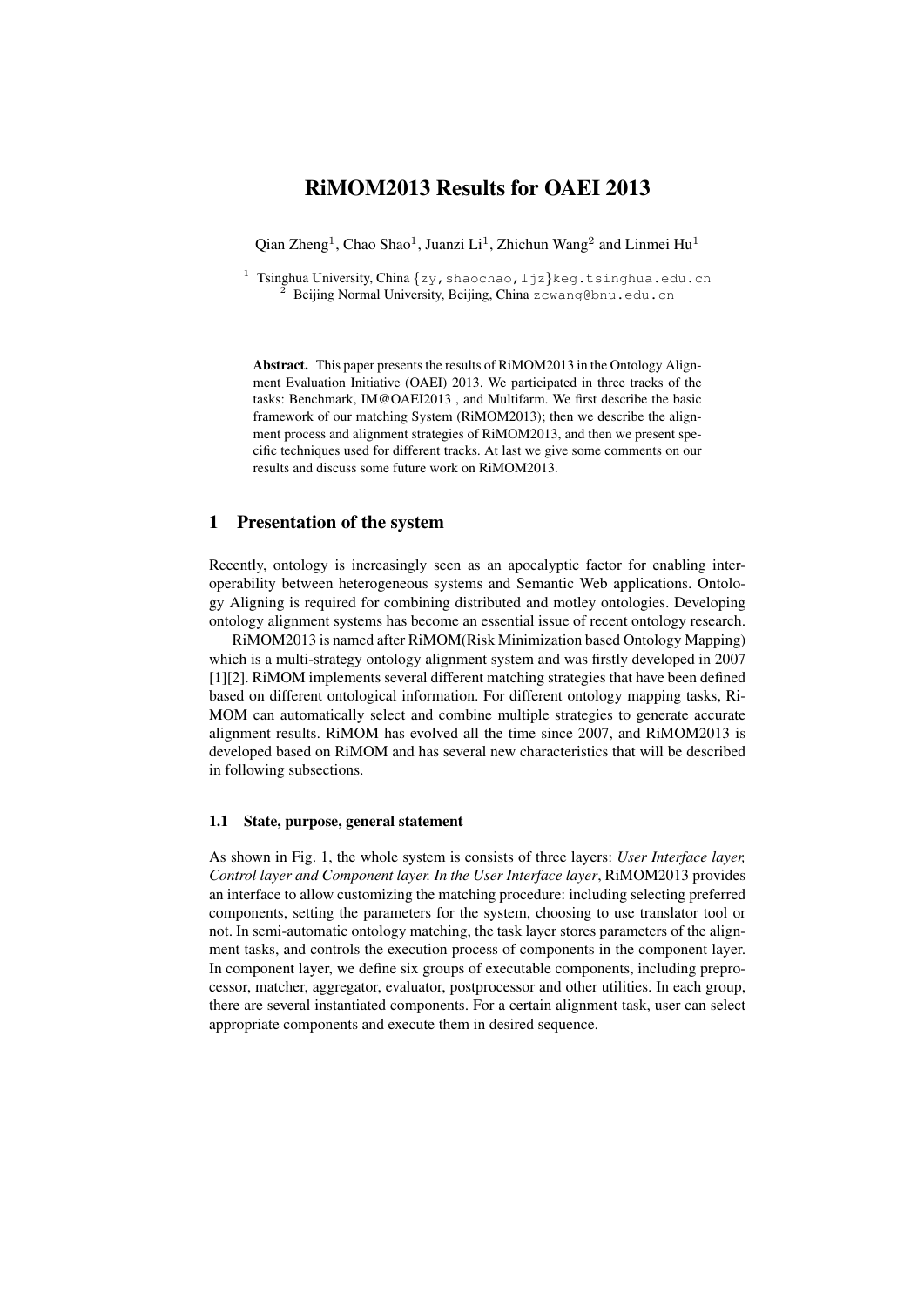

Fig. 1. Framework of RiMOM2013

#### 1.2 Specific techniques used

This year we participate in three tracks of the campaign: Benchmark, Multifarm, and Instance Matching. We will describe specific techniques used in different tracks as follows:

#### Benchmark

For benchmark track, we use five matching methods: Similarity preprocessor, Similarity matcher, Similarity Flooding preprocessor, Similarity Flooding matcher, and Similarity Aggregator.

We use Edit Distance method and WordNet 2.0 to calculate the similarity between labels of entities, then for each entity pair we combine these two similarities to an aggregated similarity.

Experiments are did on five different flooding methods based on similarity flooding[3]: Property Only Method(POM), Hierarchy Method(HM), Common Relation Me thod(CRM), RDFGraphOfSchema Method(RGSM) and Nothing Method(NM). These five methods are used to generate the initial graph only for the next step. In POM we add entity pairs which have superclass relationship; And in HM, we add entity pairs which have subclass and super property; In CRM, first we check the relationship between each two entities, then we add entity pairs which have domain relationship or range relationship. In RGSM, we add these pairs either contented in HM and CRM. And for NM, we add all entity pairs into initialize graph.

In the next two steps we use the similarity flooding method to flood the similarities in the graph, and because the map is usually gargantuan, we use a threshold filter to prune the pairs whose similarity smaller than threshold when after the flooding process.

Next we use Aggregator to combine these similarities: EditDistance similarity, Word-Net 2.0 similarity, similarity Flooding result similarity. The experiment reflects that the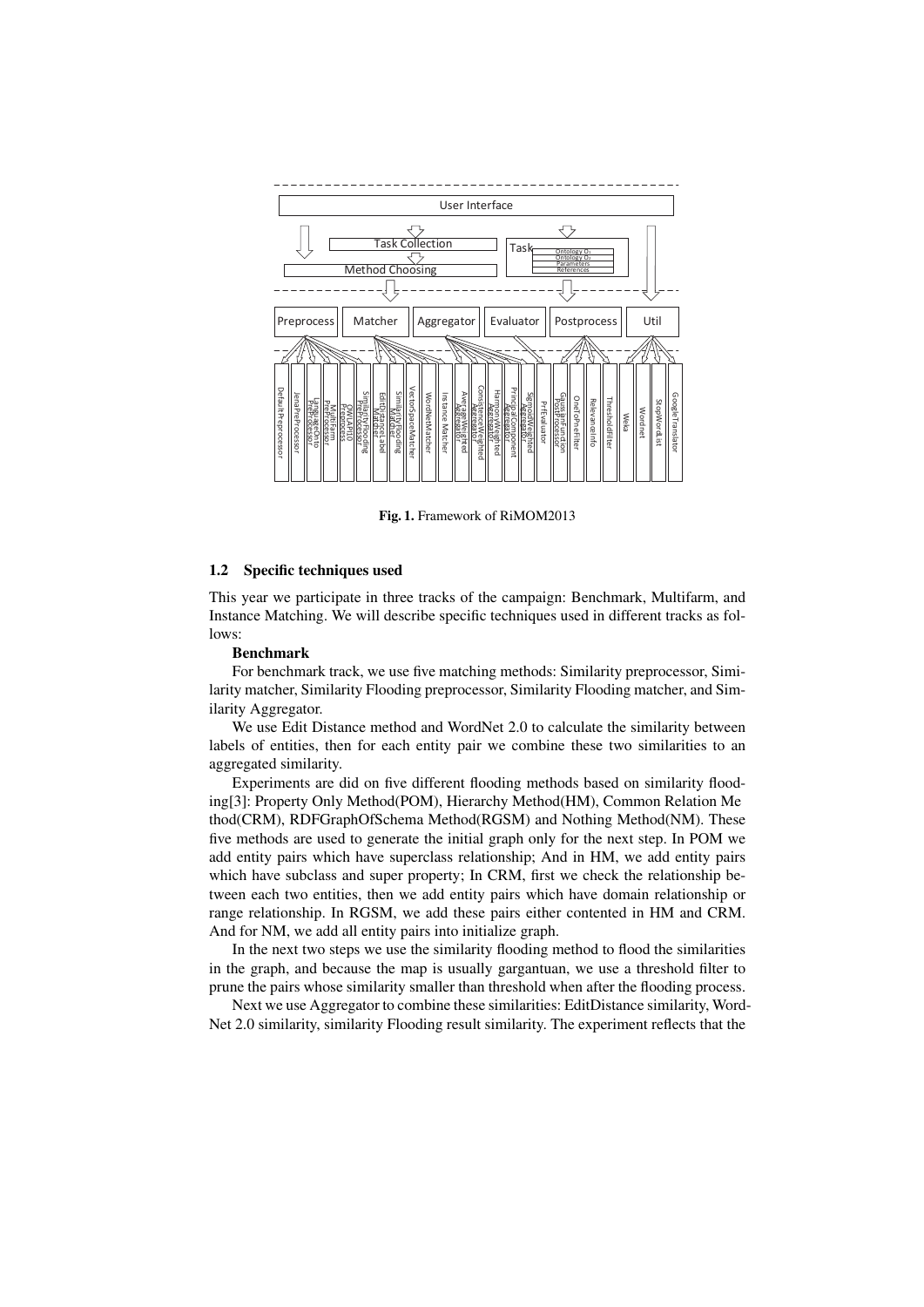only single task list without aggregator and other similarities(EditDistance and Word-Net 2.0) gains the best result.

## Multifarm

The multifarm track is designed to test the aligning systems' ability on multi-lingual dataset[4]. The multifarm data is composed of a set of ontologies translated in seven different languages and the corresponding alignments between these ontologies. Each entity in one ontology requested to be matched with related entity in different language ontology.

The nodus makes this task difficult is that there is restricted information in each entity, which usually only has label information like "writes contribution", and the label of its range property of this entity is "contribution", the label of its domain property of this entity is "author", which when translated into same language usually got same or almost same result like "autor" in Spanish.

In the first preprocess step in multifarm task, we use google translate tool to make two different language into same language, such as when we do the "en-cn" alignment task, we translate the Chinese label to English, and when we do the "cn-es" alignment task, we translate Spanish label into Chinese. Particularly, when either the source ontology or target ontology's language is Russian, we translate them both into English.

In the second preprocess step, we use google translate tool to make two different entities's label all in English for the purpose of use wordnet 2.0 in order to calculate the sentence similarity.

Next we use Aggregator to combine these two similarities for each label pair, the experiment reflects that the edit-distance contributes more in the combined-similarity. Instance Matching



Fig. 2. Framework of instance matching system

For instance matching task, we propose an algorithm called Link Flooding Algorithm inspired by [5] , which includes four main modules, namely Data Preprocess, Unique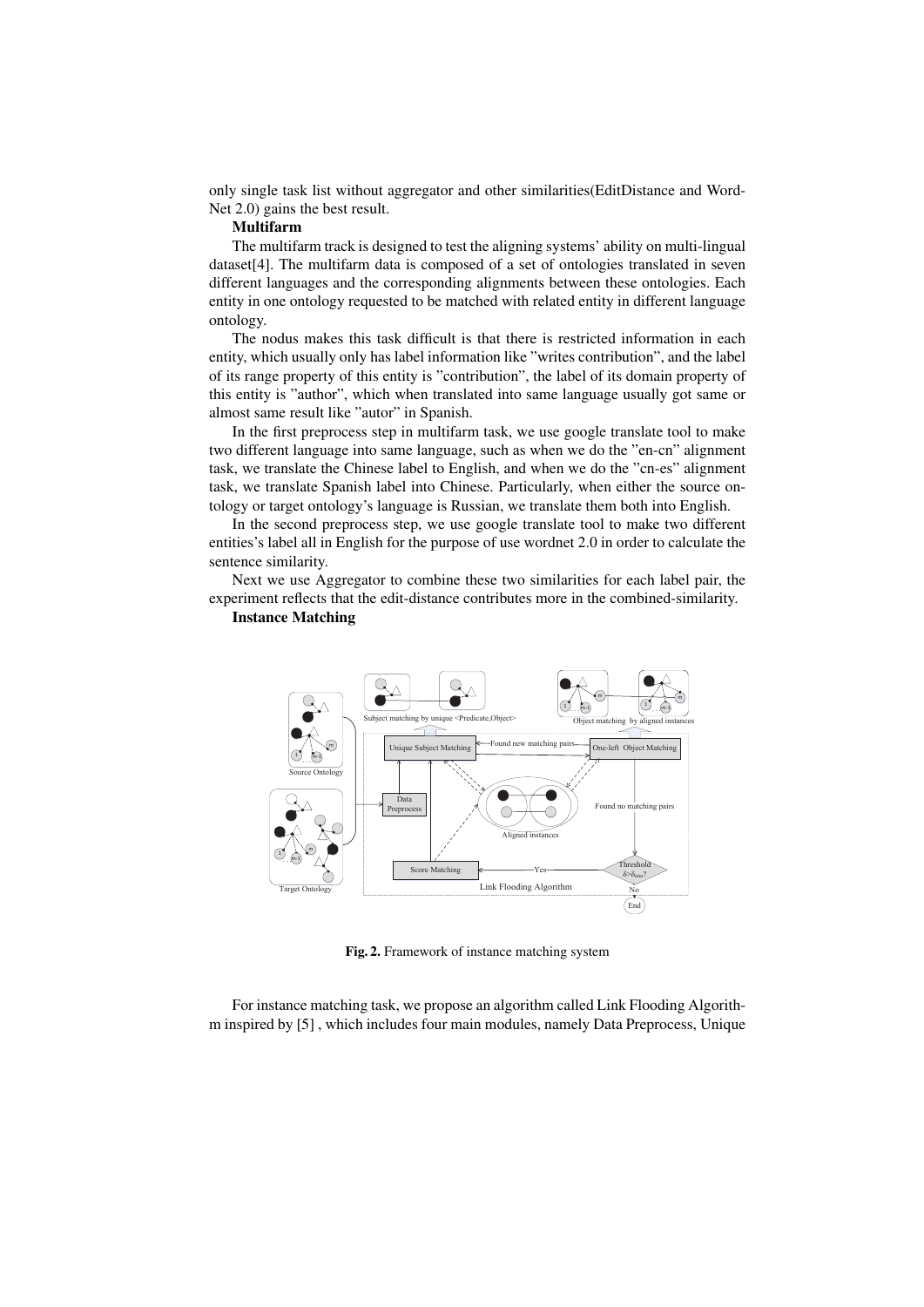Subject Matching, One-left Object Matching and Score Matching. Before going into the details, we first define ontology *Ont* as a set of RDF triples *< s, p, o >* (Subject, Predicate, Object), and instance *Ins* as a set of many RDF triples having the same Subject. Since an instance's subject could be another's object, we consider instance matching in three situations: subject and subject alignment, subject and object alignment and object and object alignment.

In the first module called data preprocess, we purify the data including transferring the data sets which are multilingual to be uniform in English. Additionally, we unify the format of data, for example, the date expressed as "august, 01, 2013" or "August, 01, 2013" is transformed to "08, 01, 2013". We also do a lot of other operations like removing special characters to clean the data. The second module achieves instance matching through one unique  $\langle p, o \rangle$  for the two instances to be aligned. For example, if in source ontology, only one instance,  $INS_X$  has  $\langle p, o \rangle$  as  $\langle$ *birthday,* "01*,* 08*,* 2013" *>*, then in target ontology, instances containing *<*birthday,"01, 08, 2013"> are concluded to be aligned with  $INS_{X}$ . Consequently, one instance in source ontology can be matched with arbitrary number of instances in target ontology. In the third module, we obtain object and object alignment via all of the aligned subjects. In detail, if two aligned instances have a same predicate both having *m* objects, of which *m* − 1 are aligned, then the "one-left" object is aligned. The last module is named Score Matching where we consider two instances aligned if the weighted average score of their comments, mottos, birthDates ,and almaMaters is above a certain threshold. In this task, we take the edit distance as score measure of similarity. We illustrate the algorithm in Fig. 2.

We first input source ontology and target ontology into the algorithm, as shown in the picture, the black circles represent the subjects of the RDF triples, the gray circles represent the objects of the RDF triples, and the white triangles represent the predicate[6]. We then clean the data set with the module Data Preprocess. Next, we generate some initial instance matching pairs as seeds through Unique Subject Matching. As we mentioned previously, one instance's subject could be another's object, we can input the seeds to One-left Object Matching to get more matching pairs. With those new detected matching pairs, we reapply Unique Subject Matching to acquire more new matching pairs. So, we can iteratively run these two modules until we can not find any new matching pairs. After that, we need to run the Score Matching module with a high threshold to get new pairs with high confidence, thus we can repeat previous operation namely iteratively running Unique Subject Matching and One-left Object Matching module with little error. Later, we reduce the threshold step by step, where in each step newfound pairs are input into the repeated previous operation to control error propagation. Lastly, we output all of the matching pairs if the threshold is below the minimum threshold or all the instances in target ontology are aligned.

#### 1.3 Adaptations made for the evaluation

Deploying the system on seals platform by a network bears three main challenges. Firstly, the input source can not download as a file, we can hardly see the information and structure inherently. Secondly, without the input string path, we can not determine which task and which size of the dataset are now using. Lastly, with the calling the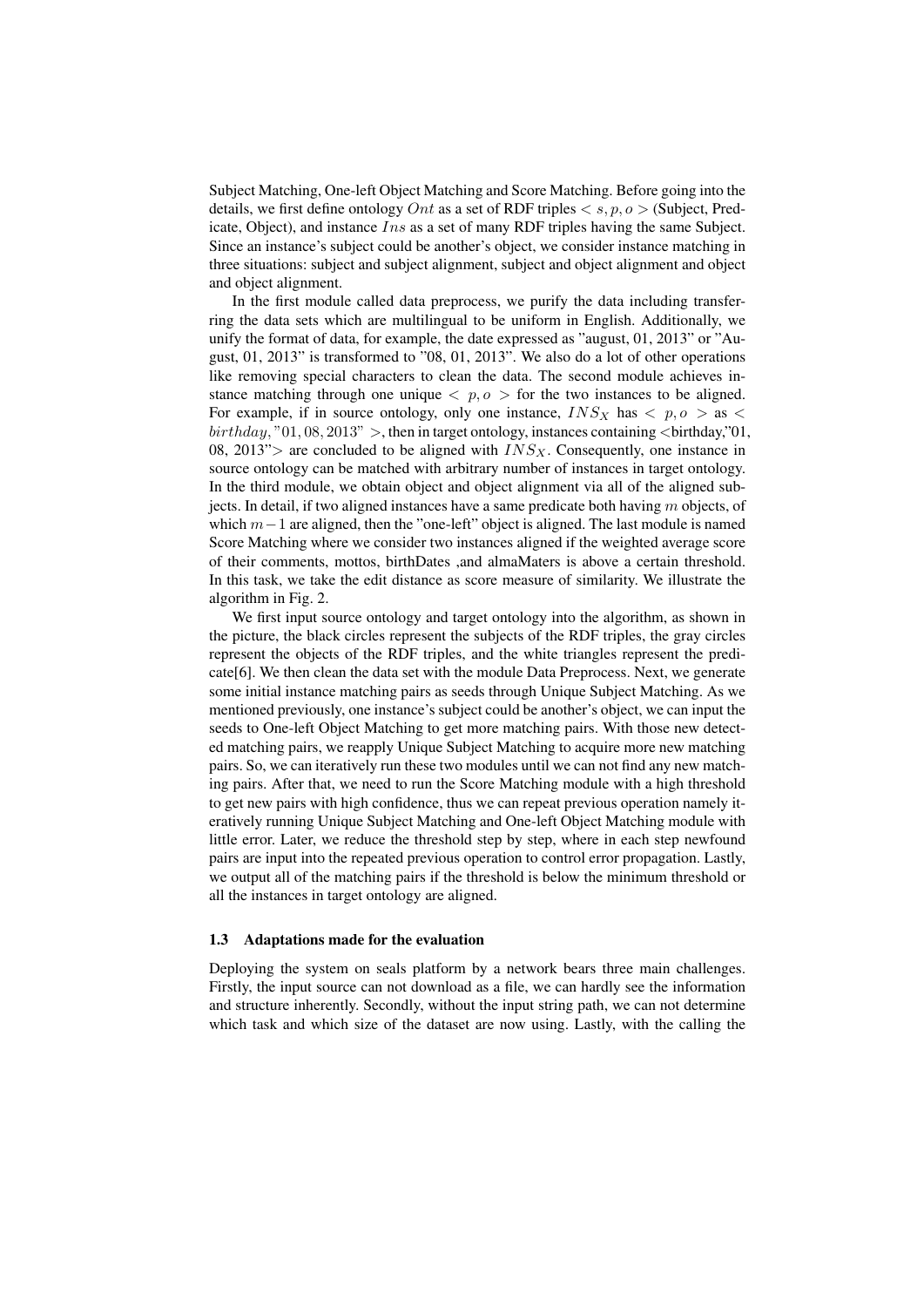interface we provide by seals platform, some XML reader problems occur and make the process interrupt, then we have no choice but to discard the XML read and load component to make the system executable, but in multifarm task, we found that there is some difference between the result generated by our local pc and by seals platform, there may have some undiscoverable problems when we turn RiMOM2013 as a unvarying-purpose system.

#### 1.4 Link to the system and parameters file

#### The RiMOM2013 system can be found at

http://keg.cs.tsinghua.edu.cn/project/RiMOM/

## 2 Results

As introduced before, RiMOM2013 participates in three tracks in OAEI 2013. In the following section, we present the results and related analysis for the individual OAEI 2013 tracks below.

#### 2.1 benchmark

There are two test set this year, biblio and finance, and for each dataset there are 94 align tasks. We divide these tasks into four groups, 101, 20x, 221-247 and 248-266. We got good result on 221-247 and the result turns bad on 248-266, compared with the 2010's result, the evaluate fashion is changed this year, and there is some error during the system docking mission, when we try to use a XML loader to implement circuit-customize, the incompatible problem occurred and because of we do not know the exactly version of the tool seals platform called, we have to write the program imitation separately and make them inflexible. As RiMOM2013 is an dynamic system, these problem more or less affected our implementation.

|                                                    |      |      | DataSet Precision Recall F1-measure |  |  |  |  |  |
|----------------------------------------------------|------|------|-------------------------------------|--|--|--|--|--|
| 101                                                | 0.84 | 1.00 | 0.91                                |  |  |  |  |  |
| 20x                                                | 0.57 | 0.52 | 0.53                                |  |  |  |  |  |
| 221-247                                            | 0.71 | 1.00 | 0.82                                |  |  |  |  |  |
| $ 248 - 266 $                                      | 0.46 | 0.48 | 0.45                                |  |  |  |  |  |
| <b>Table 1.</b> Benchmark Result of biblio-dataset |      |      |                                     |  |  |  |  |  |

#### 2.2 multifarm

There are 36 language pairs in multifarm data set, these pairs is combined with 8 languages: Chinese(cn), Czech(cz), Dutch(nl), French(fr), German(de), Portuguese(pt), Russian(ru), Spanish(es). And permutate depend on lexicographical order. Results are show in Table. 1.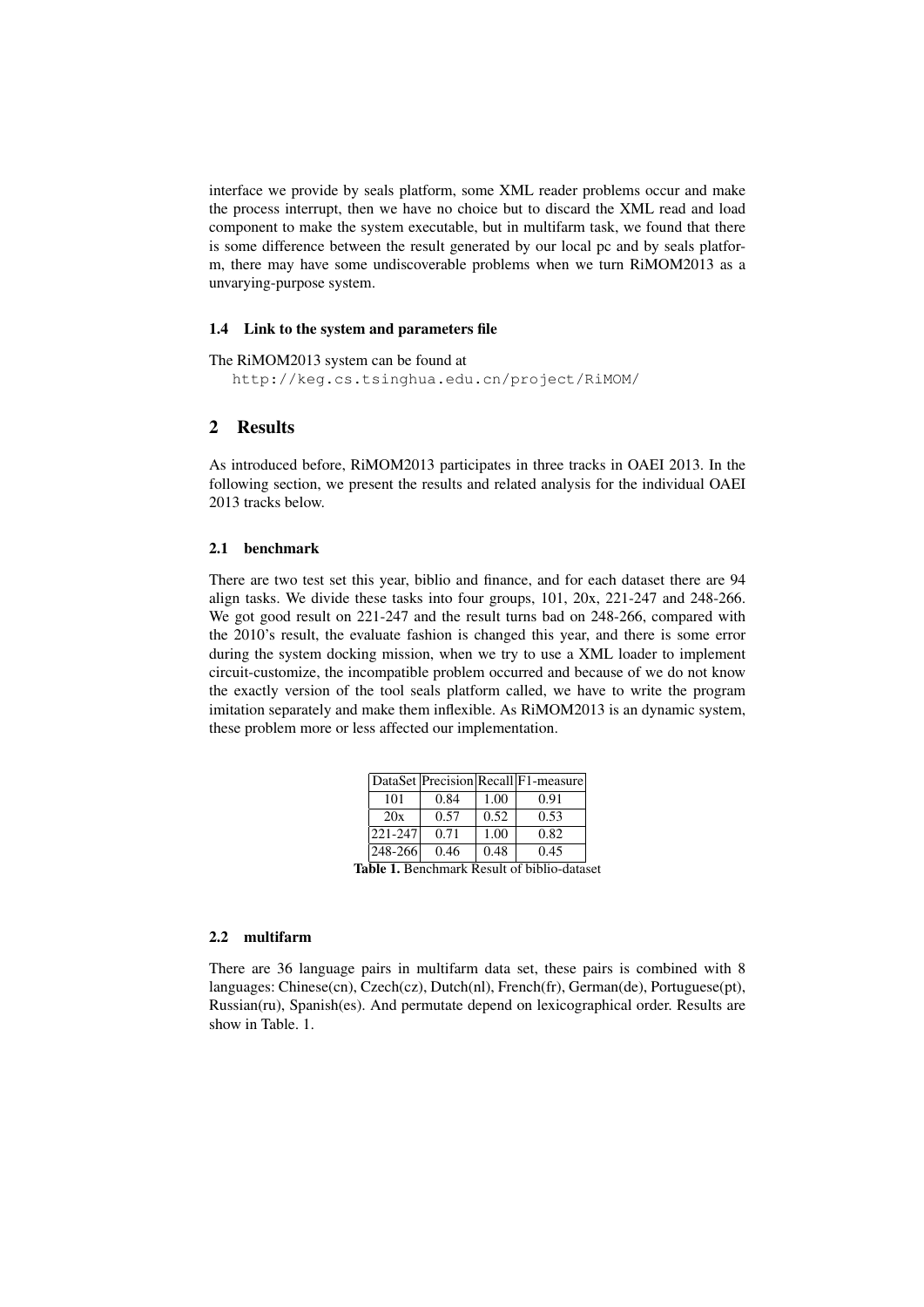Result is shown in Table 2 and this result is from OAEI2013 result page. It is notable that our system got the minimum runtime among the multilingual matchers, which is not put in this table. Although we got the third rank in multifarm task, we still have to mention that our system basically is a translation based system and the connection with the translator's supplier is not that good. Otherwise, we could have made it much better. We have proven it locally with no edas and ekaw ontologies, getting F1 as 0.49.

|         |       | Language Pair F1-measure Language Pair F1-measure Language Pair F1-measure |            |          |       |
|---------|-------|----------------------------------------------------------------------------|------------|----------|-------|
| $cn-cz$ | 0.120 | cz-nl                                                                      | 0.320      | en-pt    | 0.360 |
| cn-de   | 0.180 | $cz$ - $pt$                                                                | 0.240      | en-ru    | NaN   |
| cn-en   | 0.250 | cz-ru                                                                      | <b>NaN</b> | es-fr    | 0.360 |
| cn-es   | 0.170 | de-en                                                                      | 0.390      | es-nl    | 0.290 |
| cn-fr   | 0.170 | de-es                                                                      | 0.310      | es-pt    | 0.400 |
| cn-nl   | 0.160 | de-fr                                                                      | 0.290      | es-ru    | NaN   |
| cn-pt   | 0.100 | de-nl                                                                      | 0.300      | fr-nl    | 0.300 |
| cn-ru   | NaN   | de-pt                                                                      | 0.270      | $fr$ -pt | 0.260 |
| cz-de   | 0.240 | de-ru                                                                      | NaN        | fr-ru    | NaN   |
| cz-en   | 0.250 | en-es                                                                      | 0.420      | nl-pt    | 0.150 |
| cz-es   | 0.240 | en-fr                                                                      | 0.320      | nl-ru    | NaN   |
| cz-fr   | 0.170 | en-nl                                                                      | 0.350      | pt-ru    | NaN   |

Table 2. Multifarm Result by Seals

The table shows that the worst results all happened in Chinese tasks, because the basic tool we use in all multifarm fashion is translate tool, we use both google translator and bing's translator to initialize the label set before we calculate the WordNet similarity, edit-distance similarity and vector space similarity.

Because of the fact that information in each multifarm's tasks is qualified, involuntarily, we got the limit on result, the highest F1 we got is 0.605 which is Czech ontology and English ontology 's alignment on local machine.

#### 2.3 instance matching

The result for Instance Matching 2013 is shown in Table 3.

As we can see from the table, we achieve high values for all measures in all five testcases, especially in testcase1 and 3. Furthermore, the official result shows that we win first prize in IM@OAEI2013. We confidently believe our algorithm, Link Propagation Algorithm is effective for instance matching. We owe our results to each module of the algorithm and further explain the results more specifically.

For testcase1, the Score Matching module exploits weighted average score, therefore avoiding emphasizing some particular information of instances. The reasons why we attain best performance in testcase1 also include little change in target ontology. In testcase2, with almost only link information, we needn't employ last module Score Matching. Nevertheless, it achieves comparative performance, reflecting the power of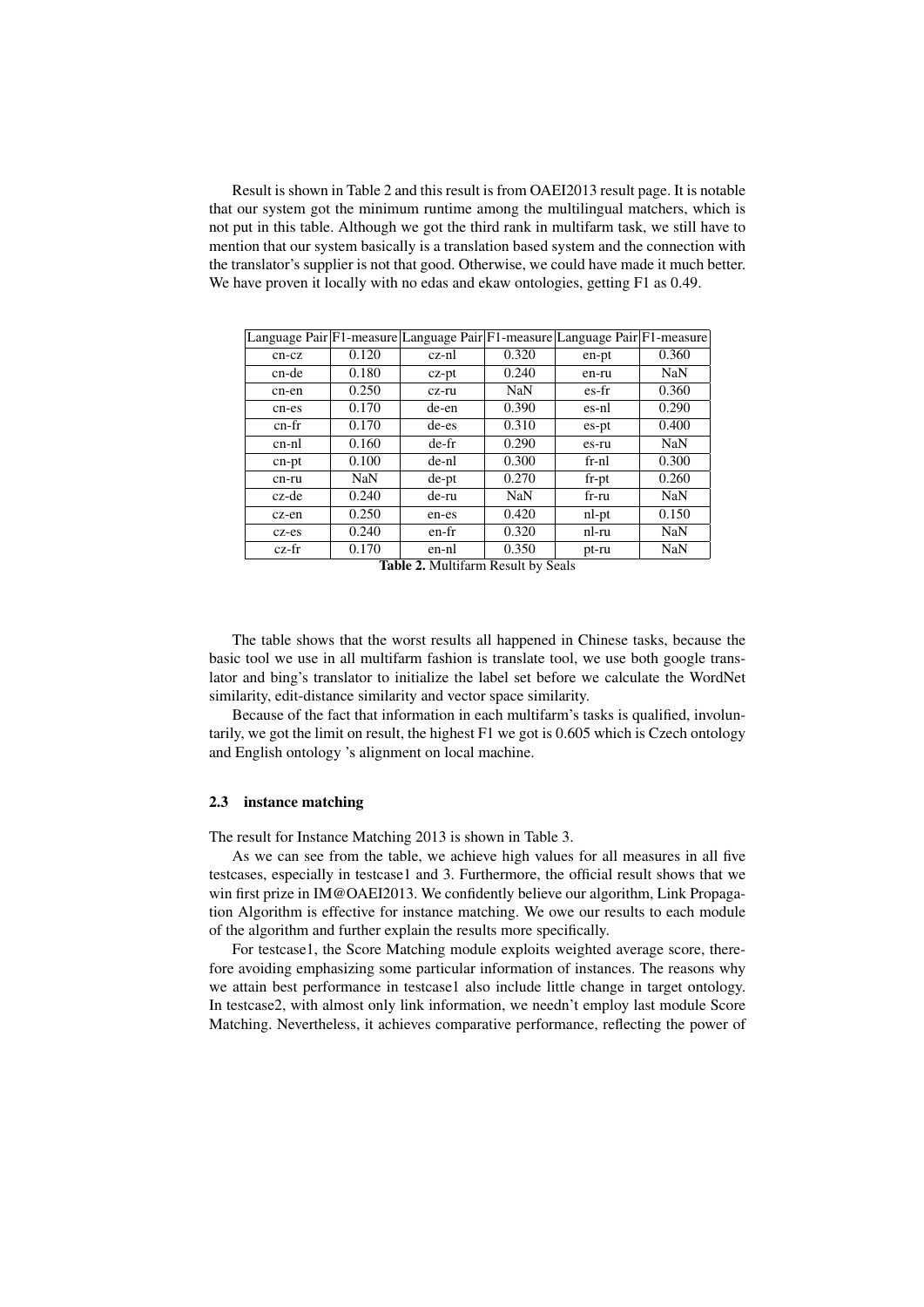link information, in other words, the power of Link Flooding Algorithm. Though testcase 3, 4 and 5 have few initial links, we can find new matching pairs through Score Matching. Although only a few matching pairs are found, we can detect lots of new pairs by iteratively running Unique Subject Matching and One-left Object Matching.

|                                   |      |      | TestCase Precision Recall F1-measure |  |  |  |  |
|-----------------------------------|------|------|--------------------------------------|--|--|--|--|
| testcase01                        | 1.00 | 1.00 | 1.00                                 |  |  |  |  |
| testcase02                        | 0.95 | 0.99 | 0.97                                 |  |  |  |  |
| testcase03                        | 0.96 | 0.99 | 0.98                                 |  |  |  |  |
| testcase04                        | 0.94 | 0.98 | 0.96                                 |  |  |  |  |
| testcase05                        | 0.93 | 0.99 | 0.96                                 |  |  |  |  |
| Toble 2. Instance Metabing Desult |      |      |                                      |  |  |  |  |

Table 3. Instance Matching Result

## 3 General comments

#### 3.1 Discussions on the way to improve the proposed system

We have got no split new method implemented during the benchmark task, and there also have much information in these tasks that we need to make them outcrop. And we have not run the RiMOM2013 on anatomy, conference, Library, etc. For anatomy, since many technical terms emerge as labels in ontologies, we should add some manually labelling step to generate the reference alignment result but the problem is how to determine a result pair is matched or not if we have not any biological knowledge. For multifarm, because the multifarm dateset is translated from conference collection, if we do the experiment on conference before multifarm, there may be a credible auxiliary information between each entity pair during the multifarm experiment.

## 3.2 Comments on the OAEI 2013 measures

The results show that in schema level matching, using description information gain the better matching result, by contrast, in instance level's matching, using linking information got the better result, because in instance level, the types of relationship between each entity is diverse, and in schema level is drab.

## 4 Conclusion

In this paper, we present the result of RiMOM2013 in OAEI 2013 Campaign. We participate in three tracks this year, including Benchmark, Multifarm and Instance Matching. We presented the architecture of RiMOM2013 framework and described specific techniques we used during this campaign. In our project, we design a new framework to do the ontology alignment task. We focus on the instance matching task and propose three new method in instance matching tasks. The results show that our project can both deal with multi-lingual ontology on schema level and do well on instance level, and this will be paid attention in the community.